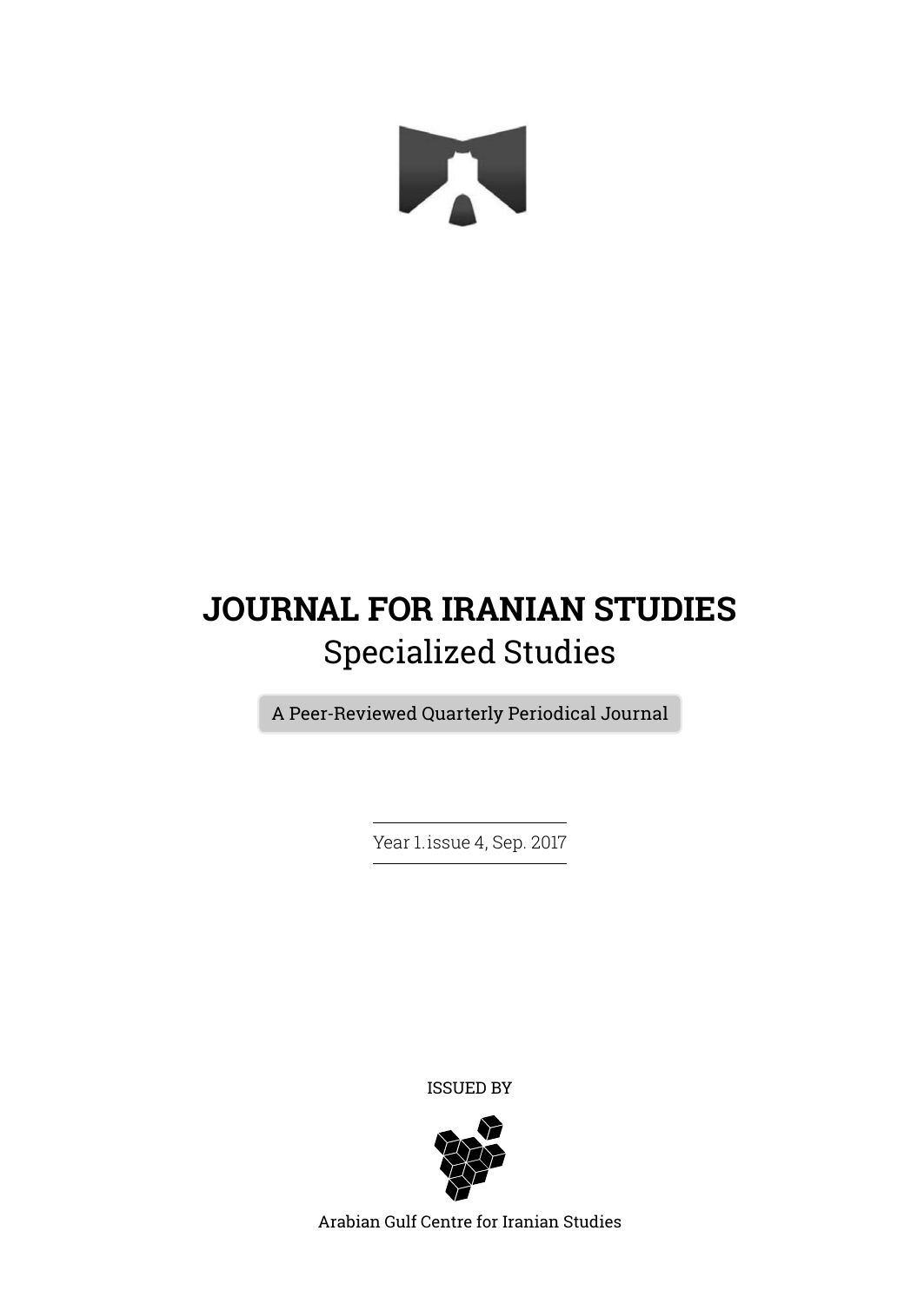# **The Iranian Energy Sector: A Vague Future under the Nuclear Deal Agreement**

**Ahmed Qandeel (Ph.D.)**

Chief of the Energy Studies Program and Expert at the Al-Ahram Centre for Political and Strategic Studies

Following the implementation of the Iranian nuclear deal<br>on January 16, 2016, most of its advocates expected the<br>agreement, as well as the relief of sanctions, to achieve on January 16, 2016, most of its advocates expected the agreement, as well as the relief of sanctions, to achieve significant and immediate benefits for the Iranian energy sector in three major areas: 1. Increasing oil and natural gas production and exportation and, thus, public revenues. 2. Re-integrating Iranian banks into the international banking system to facilitate financial transactions and attract foreign investments in the various Iranian energy sectors. 3. Releasing Iranian assets that were frozen abroad so they could be utilized to develop this sector, knowing that half of Iran's oil production comes from seventy-year-old fields.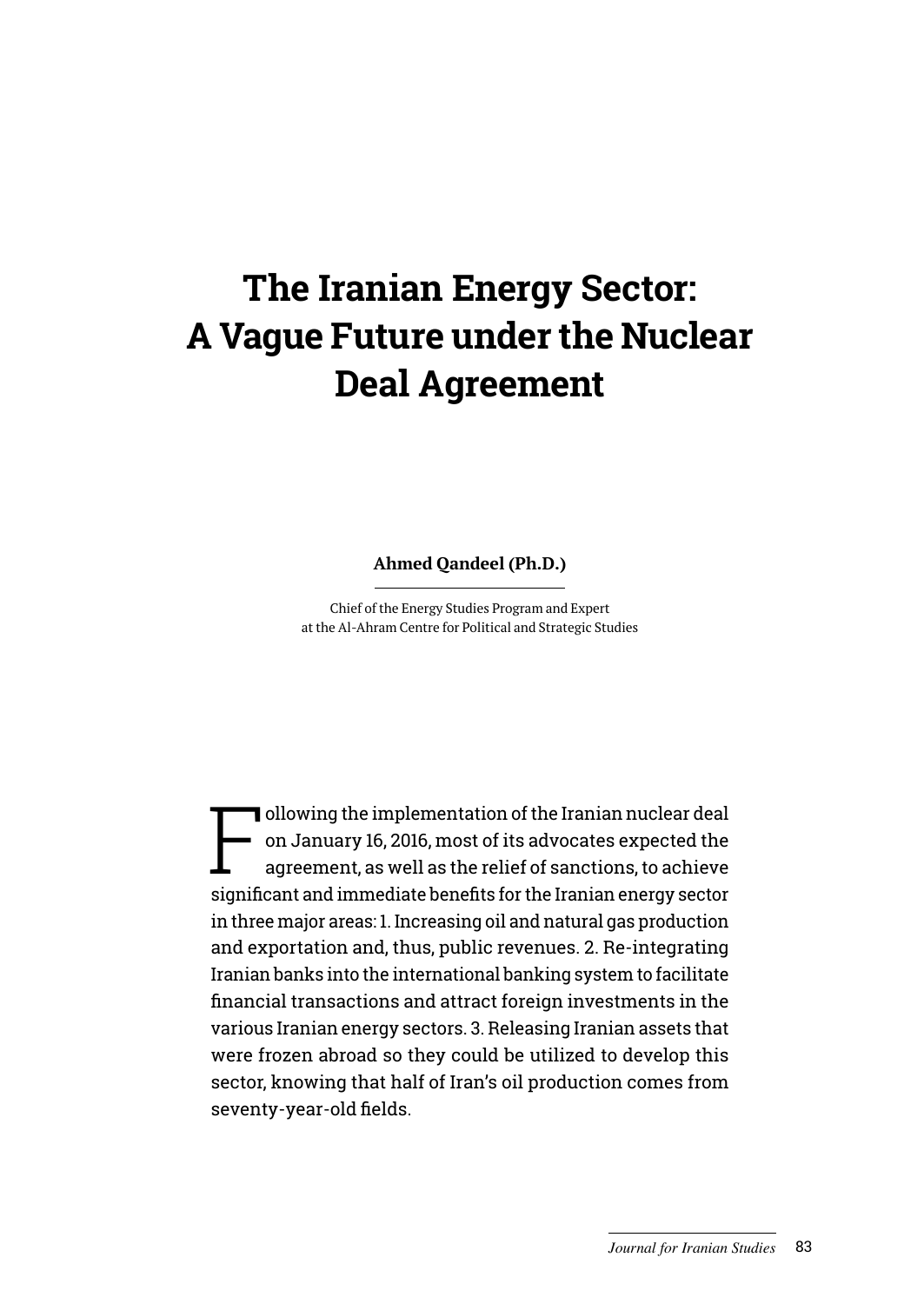Twenty months have passed since the signing of the nuclear deal between Iran and the P5+1 group – the United States, China, Russia, Germany, France, and Britain; however, the great expectations that accompanied this agreement (officially called the "Joint Comprehensive Plan of Action") with respect to the revival of the Iranian energy sector have not materialized.(1)

These expectations resulted from the disastrous effects of international sanctions on Iran, intended to curb its nuclear and missile programs, its support of terrorism and its human rights violations. Before implementation of the JCPOA, the United Nations, the United States, and the European Union $(2)$  adopted a series of actions and sanctions against Tehran, which led international oil companies – especially those in Europe – to cease their activities and leave Iran. These procedures severely and negatively affected the Iranian energy sector; they led to a decrease in Iranian crude oil production, a suspension of American and European investments in the Iranian energy sector, the exclusion of Iran from the International Transaction Organization "SWIFT", the prevention of American and European companies from doing business with Iran, and the prevention of Iranian crude oil tankers from docking in European ports.<sup>(3)</sup>

Iranian crude oil production decreased from 3.7 million barrels per day in 2011 to 2.7 million barrels per day in 2013, while during that same time frame oil exports declined from 2.6 million to 1.3 million barrels per day. Sanctions also prevented Tehran from buying the state-of-the-art technology needed to extract liquefied natural gas. In 2011 US officials estimated that Iran had lost sixty billion USDs in the oil sector due to the withdrawal of major international companies from this sector.(4) In 2013, the Iranian Oil Minister admitted, for the first time, that his country had suffered about four to eight billion USDs in monthly losses due to the decline of oil exports.

After implementing the nuclear deal, Iran increased its oil production and exportation to levels similar to those that existed before the international sanctions (about 3.7 million barrels per day). Over the past two years, in light of the significant economic opportunities available in Iran, many large international companies, both Eastern and Western, hastened to the nation to explore potential cooperation in the Iranian energy sector. However, Tehran seemed unable to increase its production capabilities by either making internal investments or attracting foreign investments to the Iranian energy sector. Furthermore, most experts predicted that the Iranian energy sector would be unable to start in the immediate future because of the state of elusiveness surrounding Iran, both internally and externally. Based on that assumption, this study aims to evaluate the features of the nuclear deal concerning the Iranian energy sector two years after its implementation. This study is divided into three parts: the importance, state, and future of the Iranian energy sector.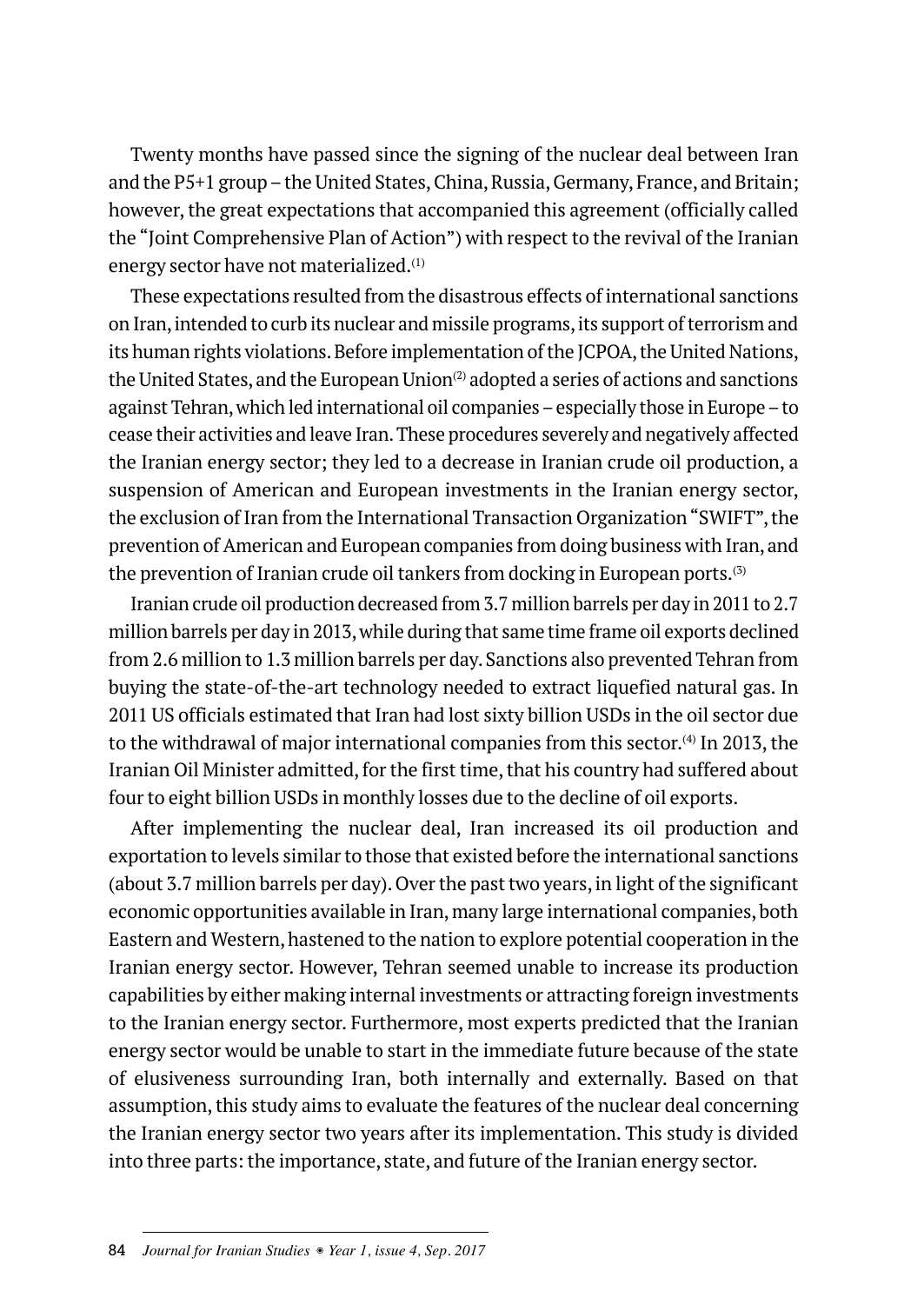### **First: Importance of the Iranian Energy Sector**

Iran is one of the world's energy giants because of its vast reserves of oil and natural gas. It is ranked fourth in oil<sup>(5)</sup> and second in natural gas reserves in the world.<sup>(6)</sup> See figures (1) and (2).

*Figure (1): Top countries with the world's biggest proven oil reserves*





Largest proved reserve holders of natural gas, end 2014

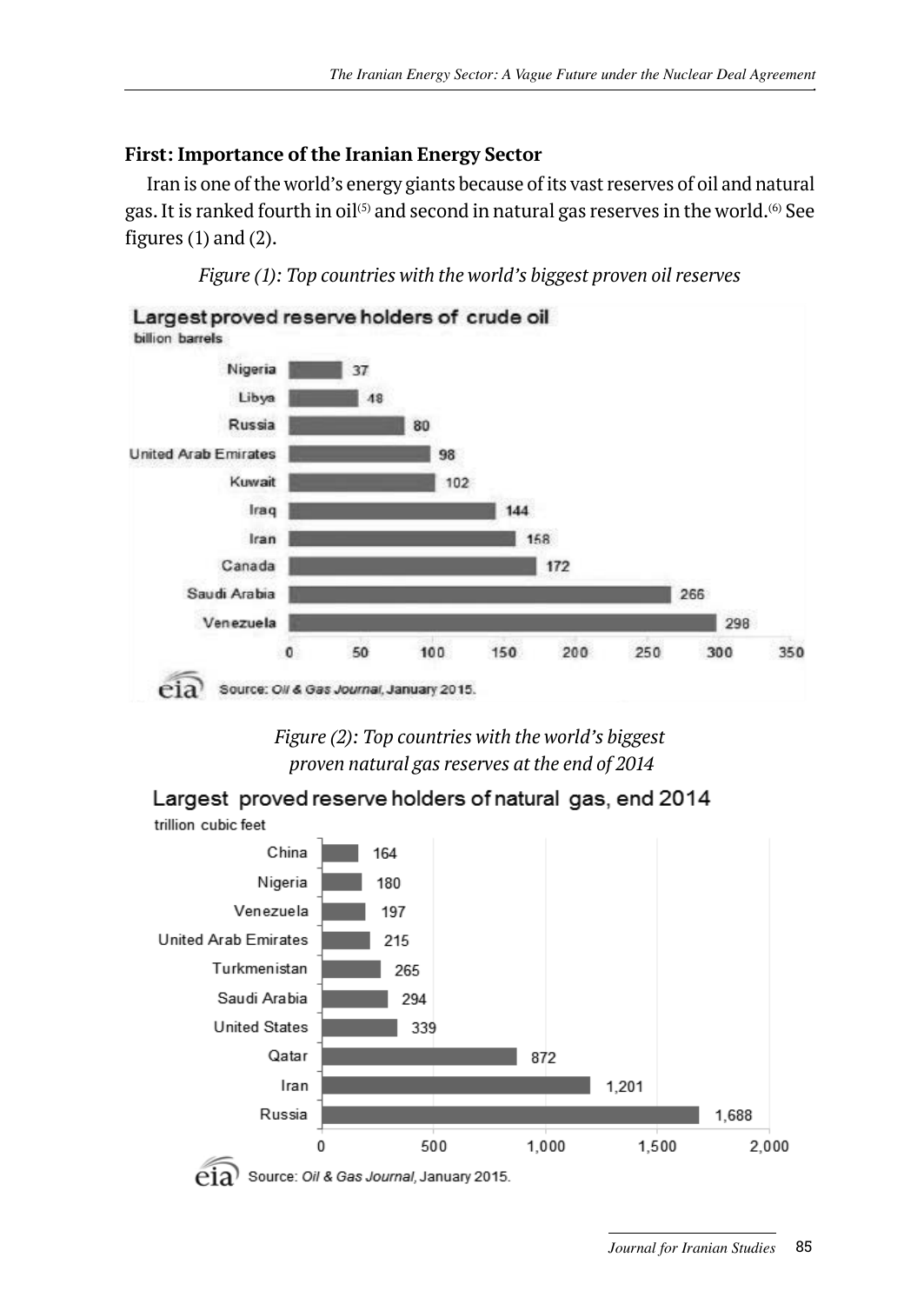In addition, Iran is one of the top ten countries with respect to the world's crude oil production $(7)$  and one of the top five countries with respect to the world's natural gas production. $(8)$  See figures (3) and (4).

> *Figure (3): Development of Iranian oil production from January 2010 to October 2016 in millions of barrels per day*



Source: MEES





Gross natural gas production in Iran

Iran also controls the Hormuz Strait – the main sea passage from the GCC countries to the world for the oil and liquefied natural gas trade<sup>(9)</sup> and is one of the founding members of OPEC, established in 1960 as one of the great oil exporters.(10)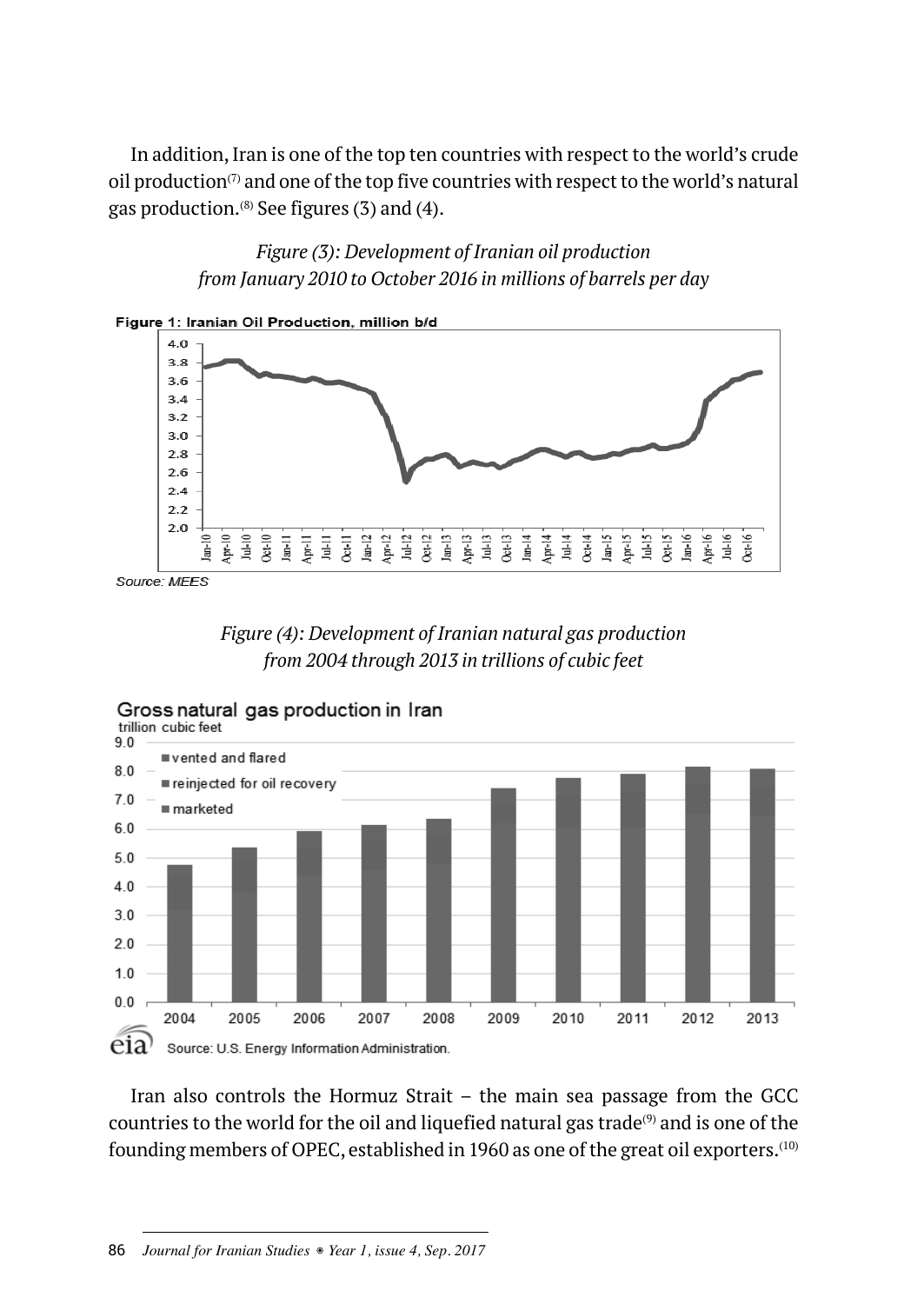Furthermore, Iran requires significant investment to improve its energy sector, which, from the perspective of international energy companies, provides big opportunities for such activities.(11) Table (1) lists the estimates for these investments by specialized organizations.

| Table (1): Financing institutions' estimates regarding                |
|-----------------------------------------------------------------------|
| investments required to develop Iran's oil fields in billions of USDs |

|                                            | 2015  | 2016  |
|--------------------------------------------|-------|-------|
| (US Energy Information Administration (EIA | 54.07 | 58.5  |
| (Economic Intelligence Unit (EIU           | 53.12 | 60.03 |
| <b>Standards and Powers</b>                | 50    | 55    |
| HSBC bank                                  | 55.4  | 60    |
| Barclays bank                              | 55    | 63    |
| Golden Sachs Institute                     | 53.7  | 49.5  |
| <b>Bank of America</b>                     | 55.6  | 55    |
| <b>Standard Chartered</b>                  | 54    | 63    |
| JP Morgan                                  | 54.5  | 52.5  |

*Source: Oil Price*

#### **Second:The State of Iran's Energy Sector After Implementation of the Nuclear Deal**

To resist the international sanctions imposed in 2010, Iran's consecutive governments adopted a series of counter-cyclical policies under the umbrella of Iran's Supreme Leader Ali Khamenei's concept of a "Resistant Economy". The goals of these policies were to expand domestic Iranian capabilities and steer clear of external dealings represented by trade and foreign investments that, in the past, had been considered an Achilles heel aimed at destroying the Iranian Republic.<sup>(12)</sup>

In recent years, the Resistant Economy has significantly affected the Iranian energy sector. Local companies – especially IRGC companies subject to the international sanctions before and after the JCPOA – sought to fill the gap left by the withdrawal of international oil companies from the Iranian energy sector. Recognizing these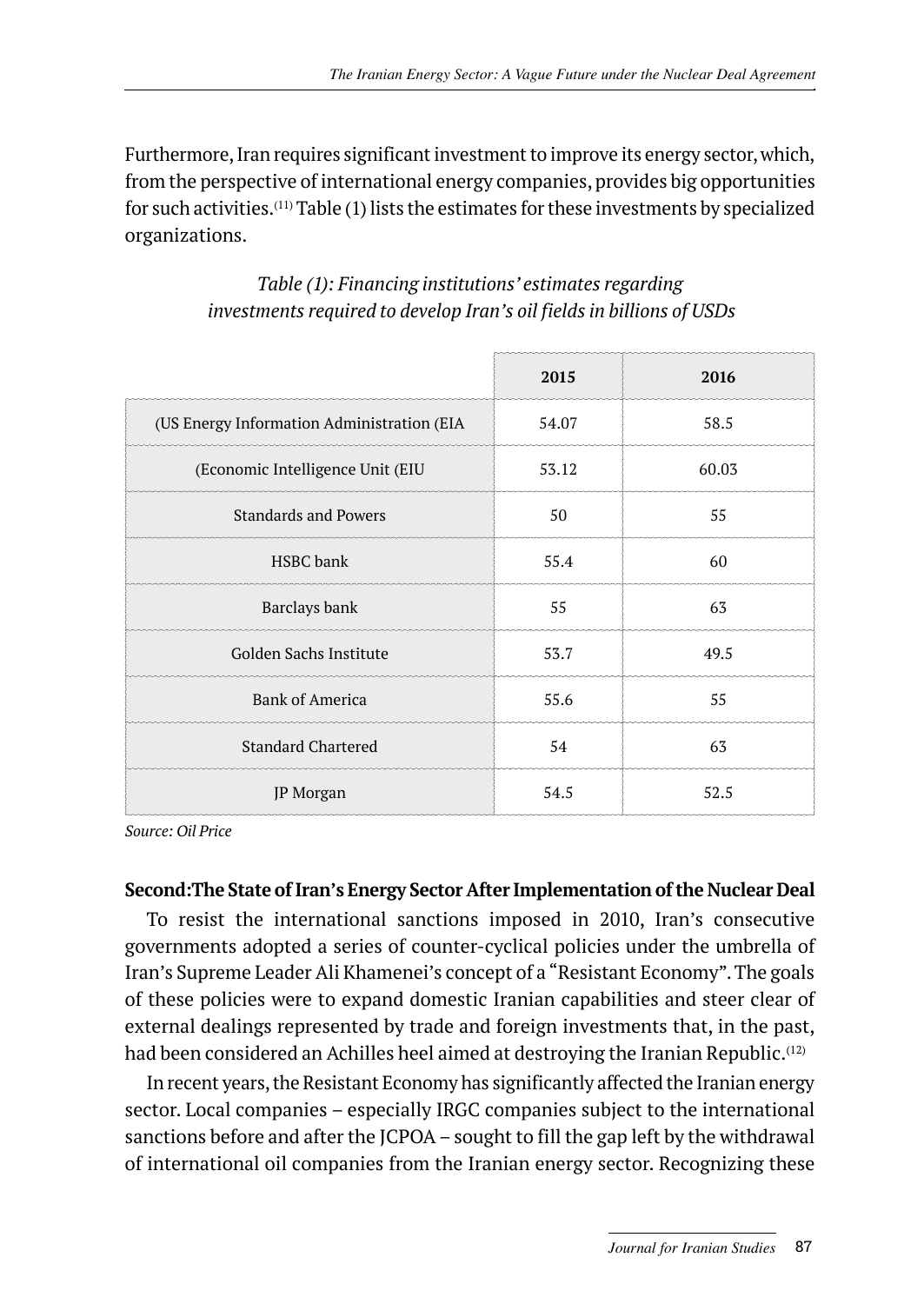companies as successful in one way or another, despite their weak performance in meeting industrial standards, Iran could not make up the shortage left by its Western partners, which had been important sources of technology and financing. This led to the deterioration of the Iranian energy sector.

On the other hand, as a result of the implementation of the JCPOA in January 2016 and the EU and UN's complete lifting of sanctions on the Iranian energy and financing sectors,(13) Tehran escaped the harshest constraints that curbed its capabilities over the past six years.(14) To a great extent, restrictions on Iranian oil and natural gas exportation were eliminated, which opened the door for foreign investments – especially European and Asian investments – to return to Iran after permission was granted to European banks and insurance companies to resume their business with this country.

In 2016, a number of large international oil companies – including the French Total, the US-Netherland Schlumberger, the British-Netherland Shell, the Chinese CNPC, the German Wintershall, the Italian Sebum, the Japanese INPEX, the Norwegian DNO, and the Russian Gazprom – signed several memoranda of understanding with the Iranian government to invest in the Iranian energy sector. See table (2).

| Operator           | <b>Partners</b> | <b>Field</b>                | <b>Date</b> | Type          |
|--------------------|-----------------|-----------------------------|-------------|---------------|
| Lukoil             | None            | Ab Teymour / Mansouri       | 24-Jan      | MoU for study |
| Total              | None            | South Azadegan              | 24-Mar      | MoU for study |
| Wintershall        | None            | Four fields in western Iran | 12-Apr      | MoU for study |
| OMV                | None            | Zagros area                 | 04-May      | MoU for study |
| Zarubezhneft       | None            | Aban / Paydar Gharb         | 13-Jul      | MoU for study |
| Persia Oil and Gas | None            | North Yaran Phase 2         | 04-Oct      | IPC'          |
| Persia Oil and Gas | None            | Koupal EOR                  | 04-Oct      | <b>IPC</b>    |
| Persia Oil and Gas | None            | Maran EOR                   | 04-Oct      | <b>IPC</b>    |
| Tatneft            | None            | Dehloran                    | 08-Oct      | MoU for study |
| <b>PGNiG</b>       | None            | Sumar                       | 06-Nov      | MoU for study |

*Table (2): Preliminary memoranda of understanding signed between the Iranian government and international energy companies to extract crude oil in 2016*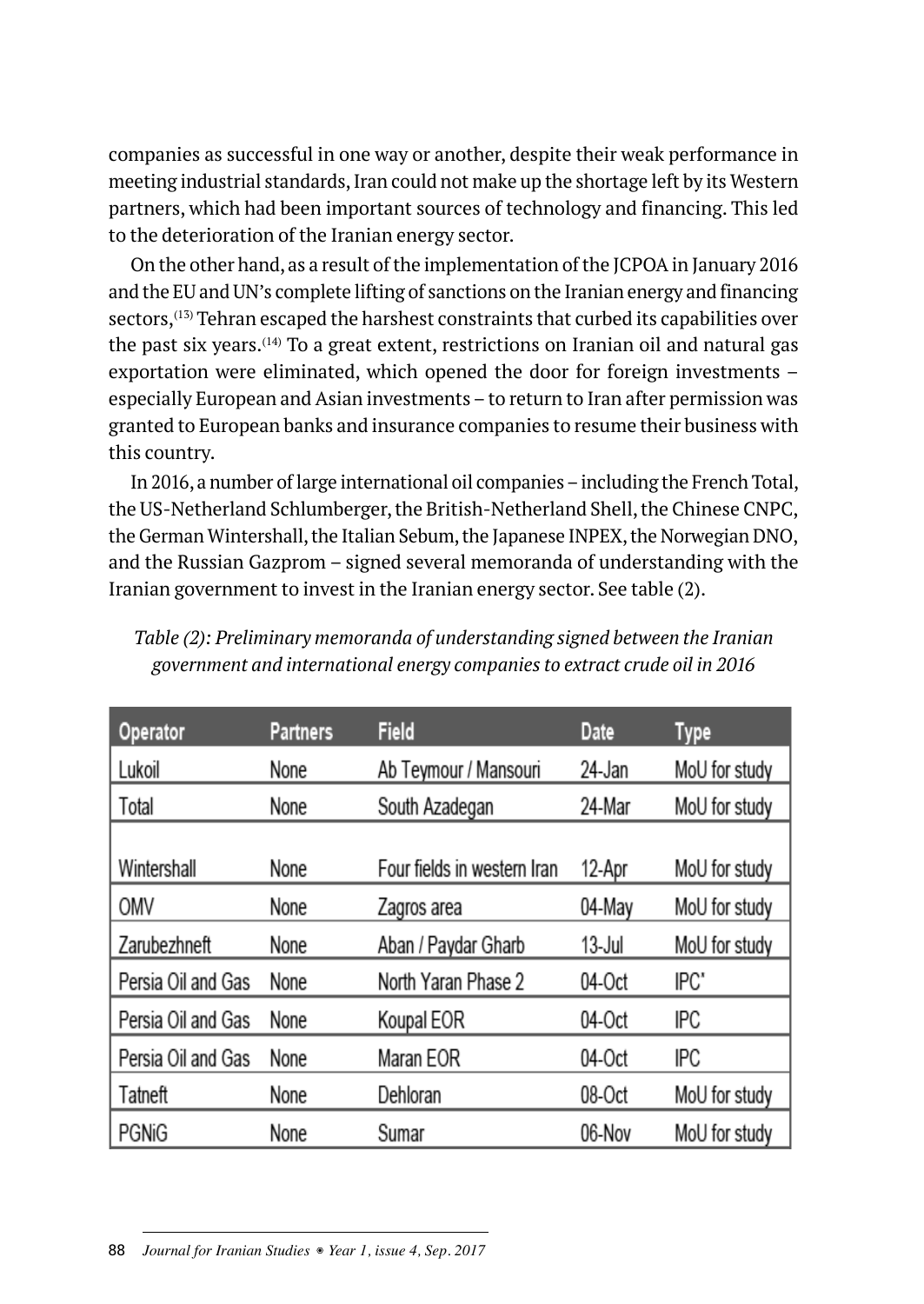| Total (50%)                                     | <b>CNPC</b><br>$(30\%)$<br>Petropars<br>$(19.5\%)$ | South Pars Phase 11                     | 08-Nov | Heads of<br>Agreement |
|-------------------------------------------------|----------------------------------------------------|-----------------------------------------|--------|-----------------------|
| <b>DNO</b>                                      | None                                               | Changuleh                               | 16-Nov | MoU for study         |
| Pergas consortium                               | None                                               | Shadegan / Rag-e Sefid                  | 23-Nov | MoU for study         |
| Schlumberger                                    | None                                               | Shadegan / Rag-e Sefid /<br>Parsi       | 27-Nov | MoU for study         |
| <b>PTTEP</b>                                    | None                                               | Changuleh / Balal /<br>Dalamperi        | 06-Dec | MoU for study         |
| Shell                                           | None                                               | South<br>Azedagan/Yadavaran/Kish<br>Gas | 07-Dec | MoU for study         |
| Gazprom Neft                                    | None                                               | Changuleh / Cheshmeh<br>Khosh           | 13-Dec | MoU for study         |
| Petronas<br>Source: Energy Aspects <sup>7</sup> | None                                               | South Azadegan /<br>Cheshmeh Khosh      | 22-Dec | Mou for study         |

Despite this large number of agreements signed in January 2016 following the nuclear deal, all contracts and investments in the Iranian energy sector were noticeably obstructed except for the contract signed on July 3, 2017 between Iran and the trilateral coalition that comprised the French giant Total, the Chinese National Petroleum Company (CNPC), and the Iranian Petronas Company to develop the eleventh stage of South Pars field.<sup>(15)</sup>

This stalemate in the agreements between Iran and the international energy companies, despite sanctions relief, can be attributed to internal and external factors. Internally, sanctions relief arrived in the midst of a severe political rivalry between all competitors for power in Iran. In fact, two major Iranian political currents exist. The first is led by President Hassan Rouhani and his relatively moderate government. Advocates of this current regime aim to re-integrate Iran politically and economically into the international community and believe that the nation's isolationist attitude and confrontational position against the great powers led to sanctions during the era of former president Ahmadinejad. According to this point of view, continuing such practices would threaten the security and stability of the Iranian Republic and result in the loss of significant economic opportunities. Supporters of this current believe in the necessity of adopting internal reform policies and being open to interactions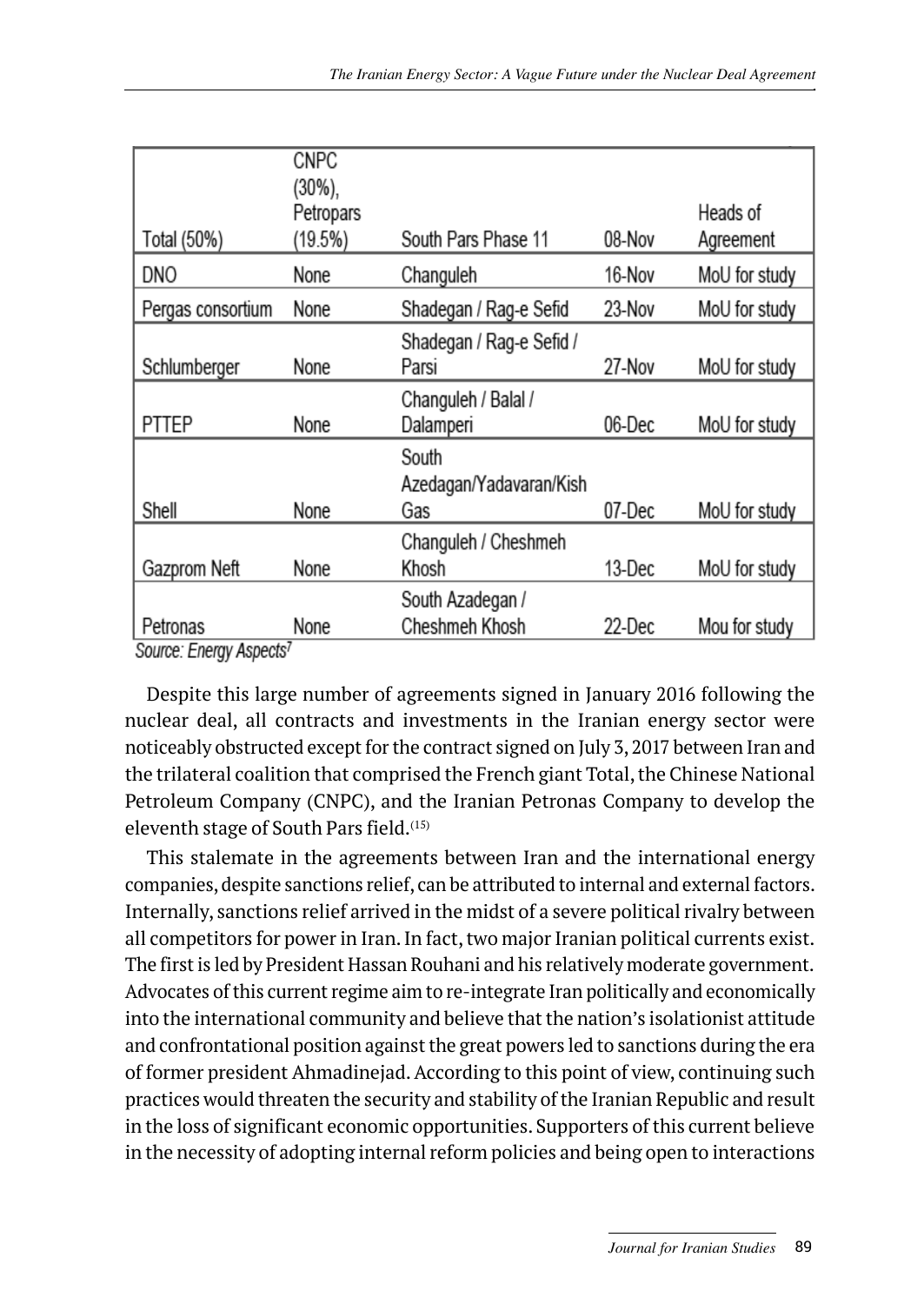with other nations to achieve the overriding interests of the Iranian people. Indeed, because of these goals, Rouhani won two presidential terms, in 2013 and 2017.

The other camp comprises hardliners close to the Iranian Supreme Leader Ali Khamenei and the IRGC. Advocates of this current promote the idea that the great powers – especially the United States – antagonize the Iranian revolution and that any cooperation with these powers would not produce positive results for Iran. Instead, according to this point of view, collaboration with these powers would undermine the foundation and viability of the Iranian state. Based on that assumption, supporters of this current believe in the necessity of expanding the Resistant Economy and limiting international cooperation to the lowest possible level.

The power struggle that erupted between the two camps – Reformers and Hardliners – harmed the Iranian energy sector through attempts to control it. Traditionally, the Iranian National Oil Company, owned by the government under the supervision of the Ministry of Petroleum, was responsible for all oil projects in the country.(16) However, during former president Ahmadinejad's era, the IRGC strongly penetrated Iranian energy projects to fill the gap resulting from the withdrawal of the Western partners after the extension of international sanctions on Iran in 2010-2011. For example, in 2011, Nejad appointed as minister of oil Rostum Qasemi, former chief of the IRGC Khatam Alanbia Company. In addition, after the inauguration of the current president, Hassan Rouhani, in 2013, the IRGC remarkably strengthened its own position in the Iranian energy sector.

To confront the growing influence of the hardliner current over this vital sector of the Iranian economy and politics, President Rouhani took serious steps and replaced Iran's Oil Minister Qasemi with Began Zanganah. The new oil minister is a technocrat who has extensive experience. He took over the Ministry of Petroleum from 1997 through 2005 and the Ministry of Energy from 1988 through 1997. On the other hand, Rouhani sought to pass a new law to contract, in the Iranian energy sector, with international companies that expressed their unwillingness to do business with Iran within the new form of buyback contracts.<sup>(17)</sup>

As a substitute for these contracts, the Iranian government introduced a draft law under the name "Iran's Petroleum Contract" that triggered controversy in the Iranian parliament and the Guardian Council that reports to the Supreme Leader. As a result, President Rouhani and Minister of Petroleum Zanganah were obliged to amend a number of terms of the new draft law to strike a balance between the tendencies toward Reform and Toleration of the interests of the conservative current headed by IRGC. The Iranian parliament approved the new structure of the Iranian Petroleum Contract in September 2016. It achieved the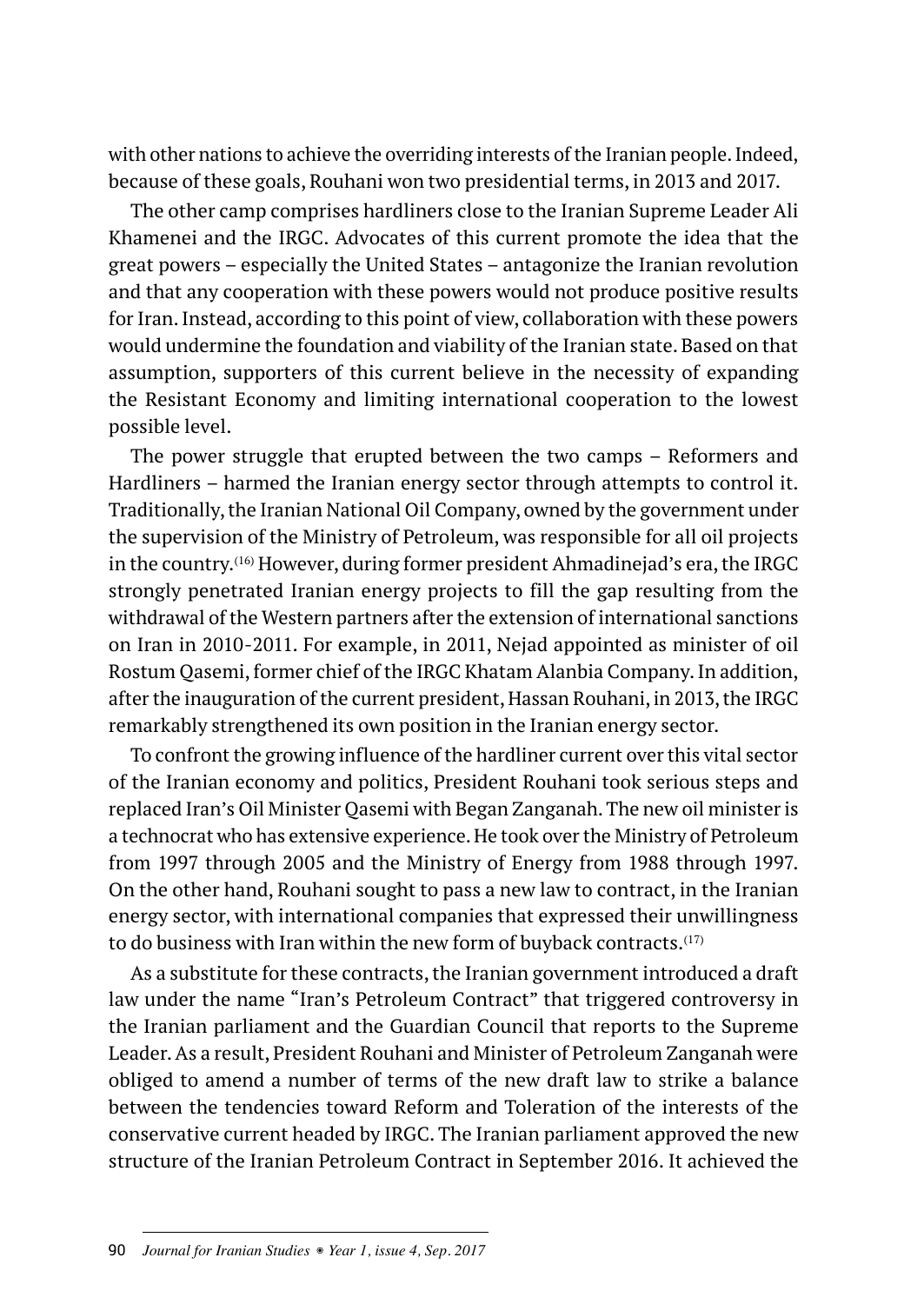balance and included terms to draw international oil companies back to Iran. Unlike the structure of the old contract, which was based on a buyback context, the new contract included the detaining, but not ownership, of oil reserves for 20 to 25 years to regain the companies' running costs.<sup>(18)</sup> The new contract also allowed foreign companies to take their rights either in cash or through barter deals in the form of production quotas.

To enhance the structure of internal capabilities, the new contract emphasized the necessity of a partnership between the international and Iranian companies. This would guarantee the participation of Iranian companies and stakeholders in developing Iranian oil and natural gas fields.

In this way, the new Iranian oil contract succeeded in reconciling the Reform camp agenda, which emphasized the need to encourage international cooperation to reap significant benefits from the Iranian energy sector's extensive capabilities, and the hardliner camp agenda, which was based on the "Resistant Economy" strategy to prevent foreigners from curbing the advantages of the Iranian Revolution. To consolidate this success, Rouhani's government asserted, as quoted by Iran's Oil Minister Zanganah, that more than half of future oil contracts would be granted to Iranian companies, especially companies owned by advocates of the hardliner current, like Khatam Alanbia Company and others, under the new law regarding Iranian oil contracts. Indeed, the Iranian government granted to the company a contract to develop four oil fields for the development of the oil and gas industry in Fars (POGIDC), reporting to "Setad-E Ejraei-E Farman-E Imam Company" under the supervision of the Supreme Leader Khamenei. Based on the above, the internal rivalry between the reformers and hardliners in Iran played a major role in the recovery of the Iranian energy sector despite sanctions relief on Tehran throughout the past two years. President Rouhani succeeded in assuaging hardliners with respect to their interests in the Iranian energy sector by including hardliner companies in the sector's future projects; otherwise, the new Iranian oil contract would not have been passed because it opens the door for foreign companies to resume their activities in the Iranian energy sector, as stated in the aforementioned "Total" contract. However, the international oil companies would not welcome the inclusion of the hardliner current's companies, as will be explained hereinafter.

Externally, since sanctions relief in January 2016, the following developments contributed significantly to the stalemate in terms of signing contracts with world energy companies despite sanctions relief:

1. The world's oil prices declined more than fifty percent since mid-2015, which posed a major challenge regarding attracting new companies to the Iranian energy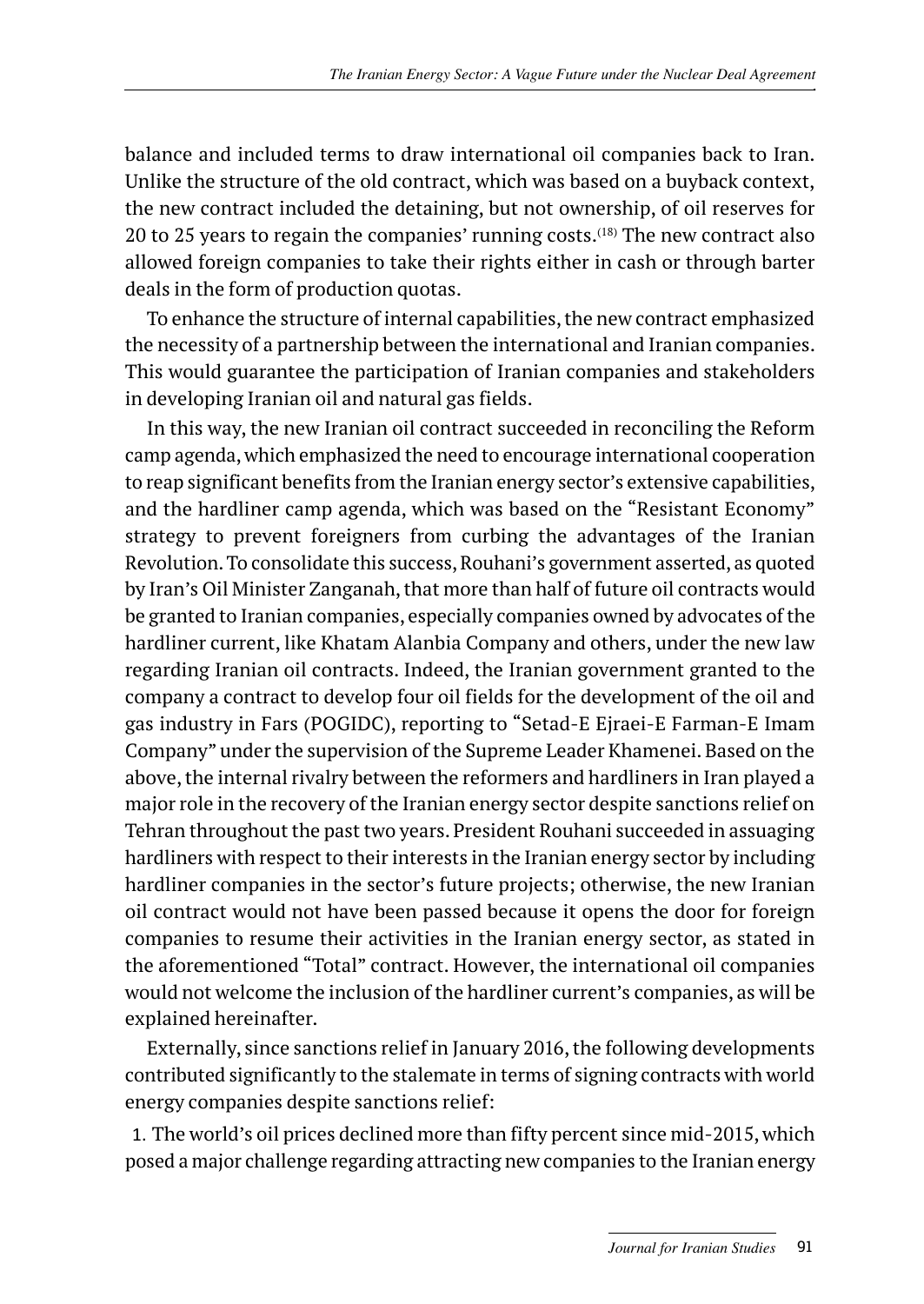sector and thereby increasing production. This was especially true because most of these companies had dismissed significant numbers of their workers due to the decline in their profits. At the same time, in light of the drop in oil prices, the Iranian government found it difficult to attract international energy companies to improve Iran's oil production due to the deterioration of the Iranian government's position with respect to these companies. Indeed, the Iranian negotiator was obliged to decrease the Iranian government's proportion of profit to ensure the signing of contracts with international partners; otherwise, Iran would have lost these partners, especially after the inauguration of Donald Trump as President of the United States.

Furthermore, the OPEC agreement of November 2016, which was renewed in May 2017 and might be extended in the future to freeze Iranian oil production in light of the decline in oil prices, would lay another obstacle for international companies to increase oil production in Iran.

2. The tendencies of new US President Donald Trump, who was inaugurated on January 21, 2017, overshadowed the Iranian energy sector because of uncertainty over the future of US-Iran relations and the implementation of the nuclear deal and sanctions relief on Tehran. Before and after the US Presidential elections, Trump expressed his rejection of the nuclear deal, saying it was one of the worst agreements in history.

The new US administration stated that the latest Iranian activities, represented by ballistic missile tests and destabilization of the region (especially in Syria, Iraq, Yemen, and Lebanon) would be decisively confronted. In February 2017, the United States added twenty-five IRGC entities to the sanctions list due to Iran's missile activities and support of terrorism.

In addition, Riyadh US-Gulf and US-Islamic summits in May 2017 concluded that Iran was the world's number-one supporter of terrorism. In June 2017, the US Senate voted overwhelmingly to extend sanctions on Iran over accusations that Iran was supporting terrorism throughout the world.<sup>(19)</sup> On July 18, 2017, the Trump administration imposed new sanctions on Iran in relation to the Iranian missile program and Iran's support of terrorism. The US Department of State said that the new sanctions would include eighteen Iranian personalities and organizations involved in the Iranian missile program or working in the IRGC. The statement also criticized Iran for supporting the Syrian regime and groups like Hezbollah and Hamas. In light of this hard line that the international community adopted toward Tehran, a number of large international energy companies feared doing business with Tehran and risking their investments in this country. Most of these companies believed that the current US administration – especially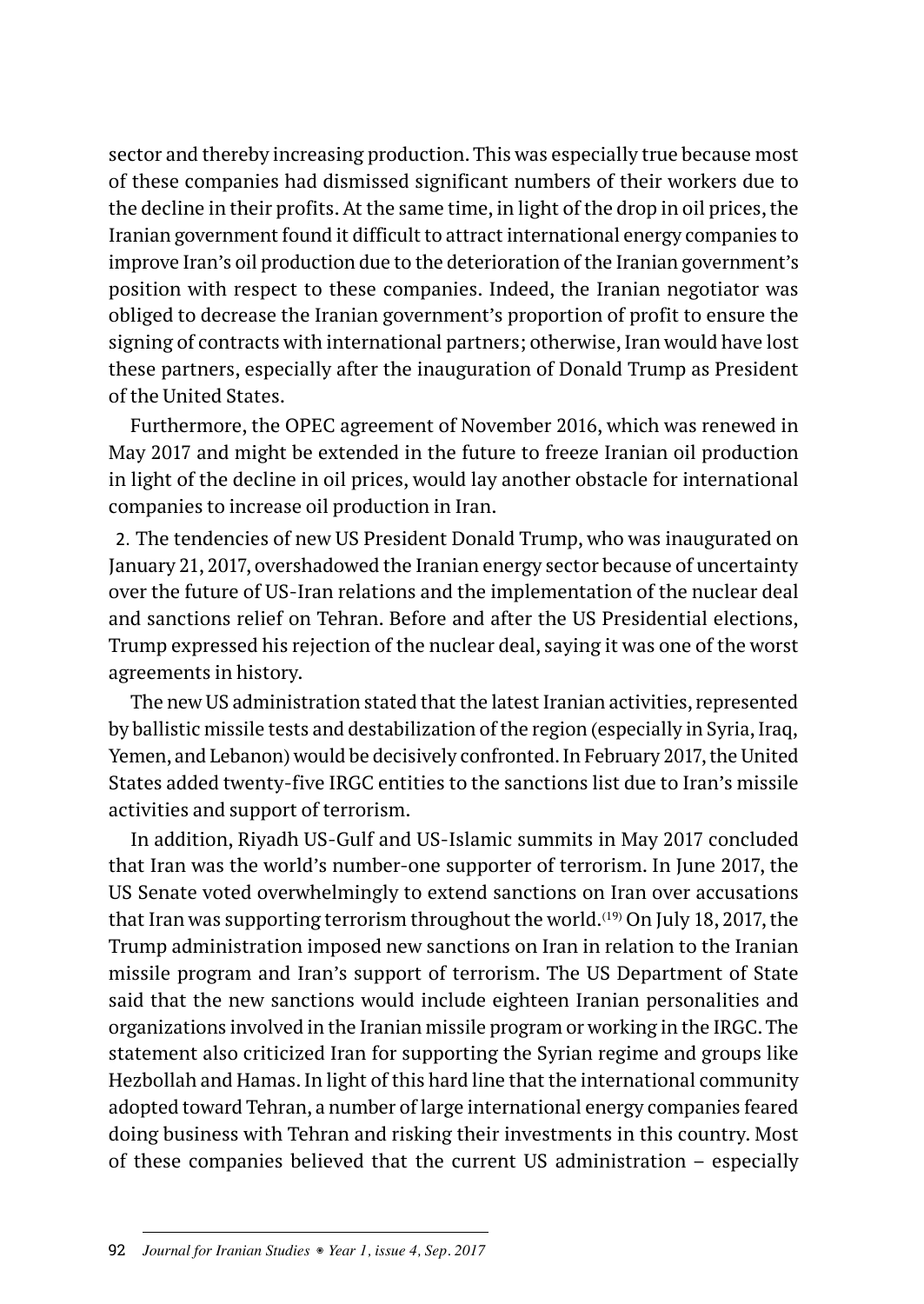with the Republican majority in the US Congress – would at any time rip the nuclear deal from one side and include these companies in US sanctions on Iran by implementing American laws outside its borders, as the US courts had levied thirteen billion USDs in fines against European banks charged with dealing with Iran. In addition, the United States imposed new sanctions on Iran and the US Congress introduced several initiatives with respect to this concern.

#### **Third: Future of the Iranian Energy Sector**

For two years, the Iranian energy sector has been at a crossroads after sanctions relief on Iran. There are many reasons for this: internal political rivalry between reformers and hardliners, the decline of world oil prices, and the Trump administration's anti-Iran strategy.

These three factors might continue in the near future and negatively impact the Iranian energy sector as well as exacerbate the lack of confidence Western companies maintain toward other Iranian sectors – especially in light of the unknown future of US-Iran relations under the Trump administration. Even if the European nations (unlike the tendency of the current US president) continue their support of the JCPOA, many European energy companies will remain hesitant to do business with Iran in light of the possibility of the implementation of US laws outside its borders.

On the other hand, Iran's ability to attract foreign investments to its energy sector depends on foreign companies' reactions to the new Iranian oil contract, which indicates the need for Iranian companies – including the IRGC companies under international sanctions – to participate in the contract. Hence, to avoid violating Western sanctions, the Iranian government must find a way to allow the IRGC to gain its share in the energy sector without impacting the contracts of international oil companies, especially European companies and, perhaps later, American companies. In other words, there will be an urgent need to separate the international oil companies and the IRGC companies when these companies start working in the Iranian energy sector. Even if, in the short term, the Iranians succeed in attracting a number of companies to invest in its oil projects, Iranian oil will not flow quickly in the international markets due to the decline in the world's oil prices. In light of the above, many observers assert that Tehran – instead of placing all its eggs in the basket of European companies – can only wait to discover the nature of its relations with Washington while simultaneously working to enhance its ties with Russia, China, and other Asian nations. According to the Iranian National Petroleum Company, many Chinese, Russian, Japanese, and Korean companies are qualified to work in the Iranian energy sector. (See table 3).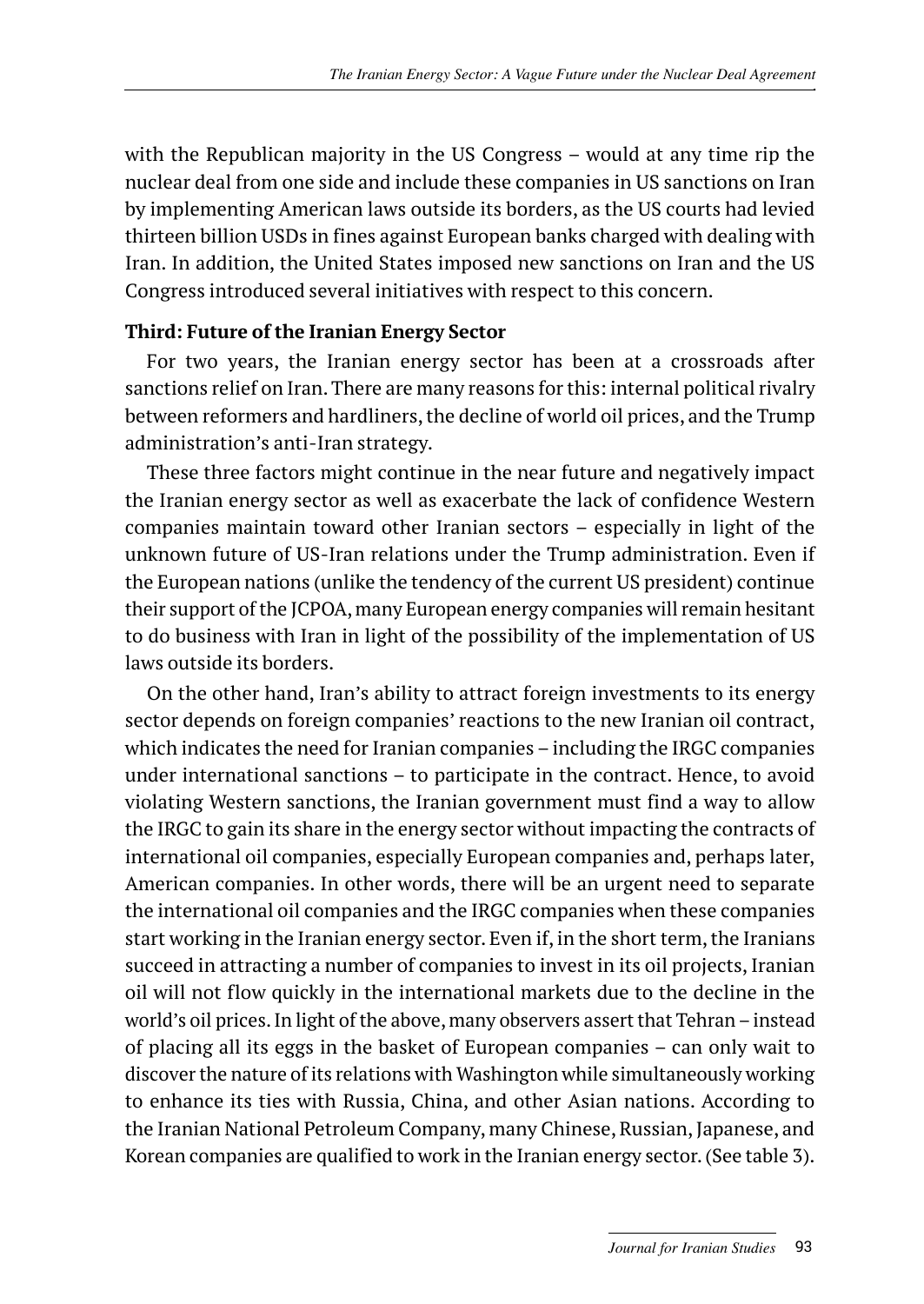| Table (3): Companies qualified to bid                     |  |
|-----------------------------------------------------------|--|
| for the development of Iranian oil and natural gas fields |  |

| CNOOC (China)                          | Lukoil (Russia)            | Posco Daewoo (South Korea)       |
|----------------------------------------|----------------------------|----------------------------------|
| CNPC (China)                           | Maersk (Denmark)           | PTTEP (Thailand)                 |
| CNPW (China)                           | Mitsubishi (Japan)         | Schlumberger<br>(Netherlands/US) |
| DNO (Norway)                           | OMV (Austria)              | Shell (Netherlands/UK)           |
| Eni (Italy)                            | <b>ONGC Videsh (India)</b> | Sinopec (China)                  |
| Gazprom (Russia)                       | Perenco (France/UK)        | Total (France)                   |
| Inpex (Japan)                          | Pertamina (Indonesia)      | Wintershall (Germany)            |
| ITOCHU (Japan)                         | PGNiG (Poland)             |                                  |
| Korea Gas Corporation (South<br>Korea) | Plus Petrol (Argentina)    |                                  |
| Source: NIOC <sup>14</sup>             |                            |                                  |

#### **Conclusion**

What might boost the Iranian government's tendency to approach Asian energy companies about supporting the Iranian energy sector is the fact that many official and unofficial departments highlight the risk of relying entirely on Western companies, saying that Western sanctions on Iran have damaged the Iranian energy sector since 2011, while the commitment of Asian companies – especially Chinese companies – has contributed to the preservation of the Iranian energy sector. These departments added that inviting Asian companies to work in the Iranian energy sector and other sectors is an act that shows gratitude to these companies because of their positions during the period of sanctions on Iran. Such a move will also enhance political relations with countries like China and Russia – the two permanent members of the International Security Council.<sup>(20)</sup> However, an inclination toward using Asian and Russian energy companies to revive the Iranian economy will not succeed without the parallel success of President Rouhani's government in striking an internal balance in Iran. During the period of sanctions, the IRGC companies and other entities that were related to the hardliner current entered the Iranian energy sector and enjoyed significant political influence in Iran. Indeed, these companies' participation in the Iranian energy sector, along with international companies, will be necessary. On the other hand, the Iranian government must overcome the difficult Iranian business environment, which, according to many international investors, is characterized by corruption and bureaucratic and legal complications.

Finally, despite the improbability of this occurring in the near future, the Iranian energy sector might suddenly collapse at some point due to two possible scenarios. The first scenario is the eruption of a military confrontation between Iran and the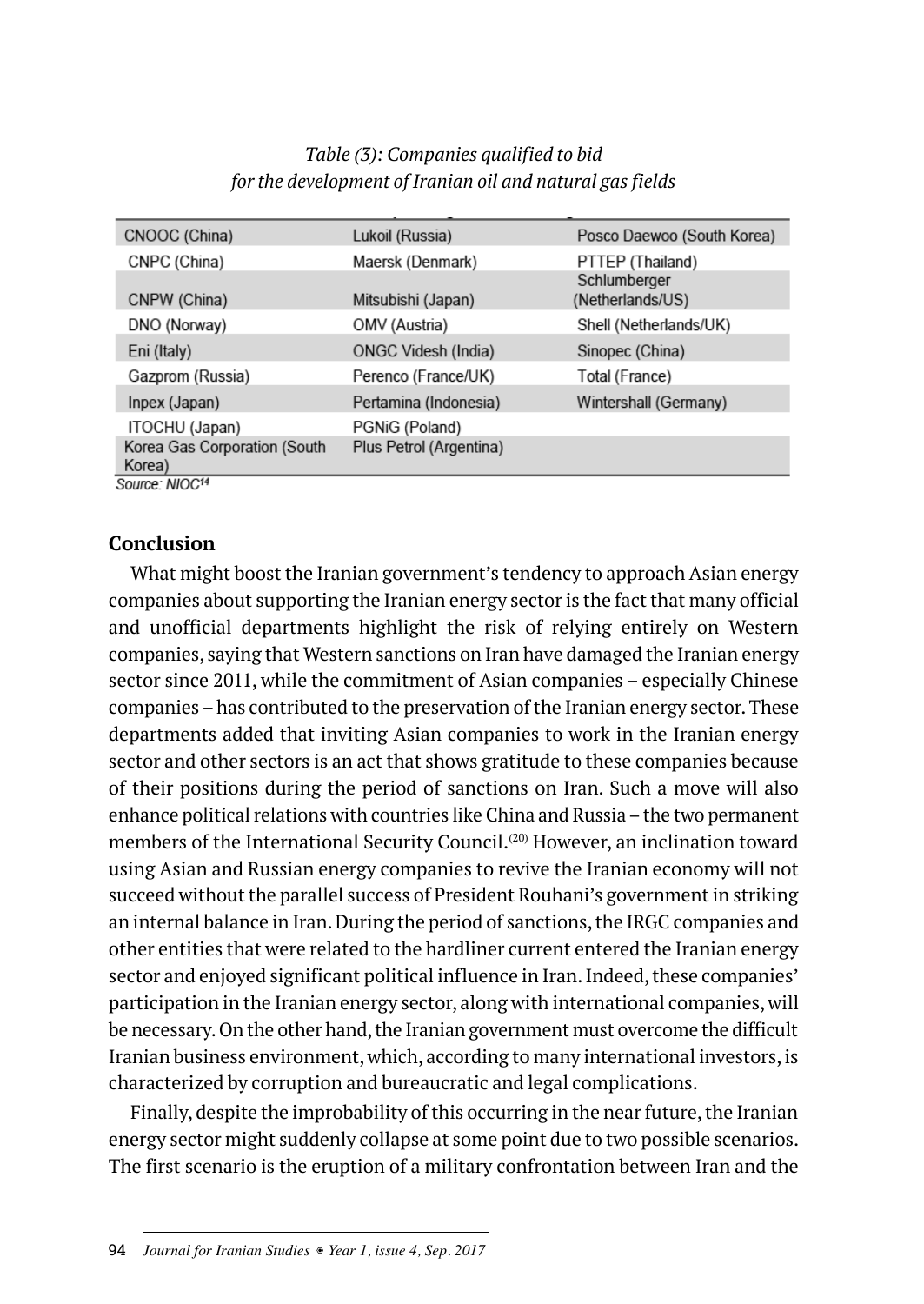United States and its allies in the Middle East if Tehran does not stop its hostile practices and interference in the affairs of neighboring countries, including its attempts to control the region and spread chaos and terrorism in Arab countries, as well as develop its nuclear and missile programs. The second scenario is the eruption of chaos in Iran. The continuation of the harsh living and economic conditions most Iranian people face, despite the implementation of the nuclear deal, will lead to public outrage and an eruption of political and economic instability in the country. This nightmare scenario will most likely happen due to sluggish growth in the Iranian energy sector that, for the current political leaders, is a lifesaver in terms of generating new revenues to help Tehran recover from its lifetime economic crisis, decrease the budget deficit, diminish internal and external debts, decrease the unemployment rate (which has increased so that it includes more than eight million people), and limit the inflation and high prices that the Iranian people have faced for years.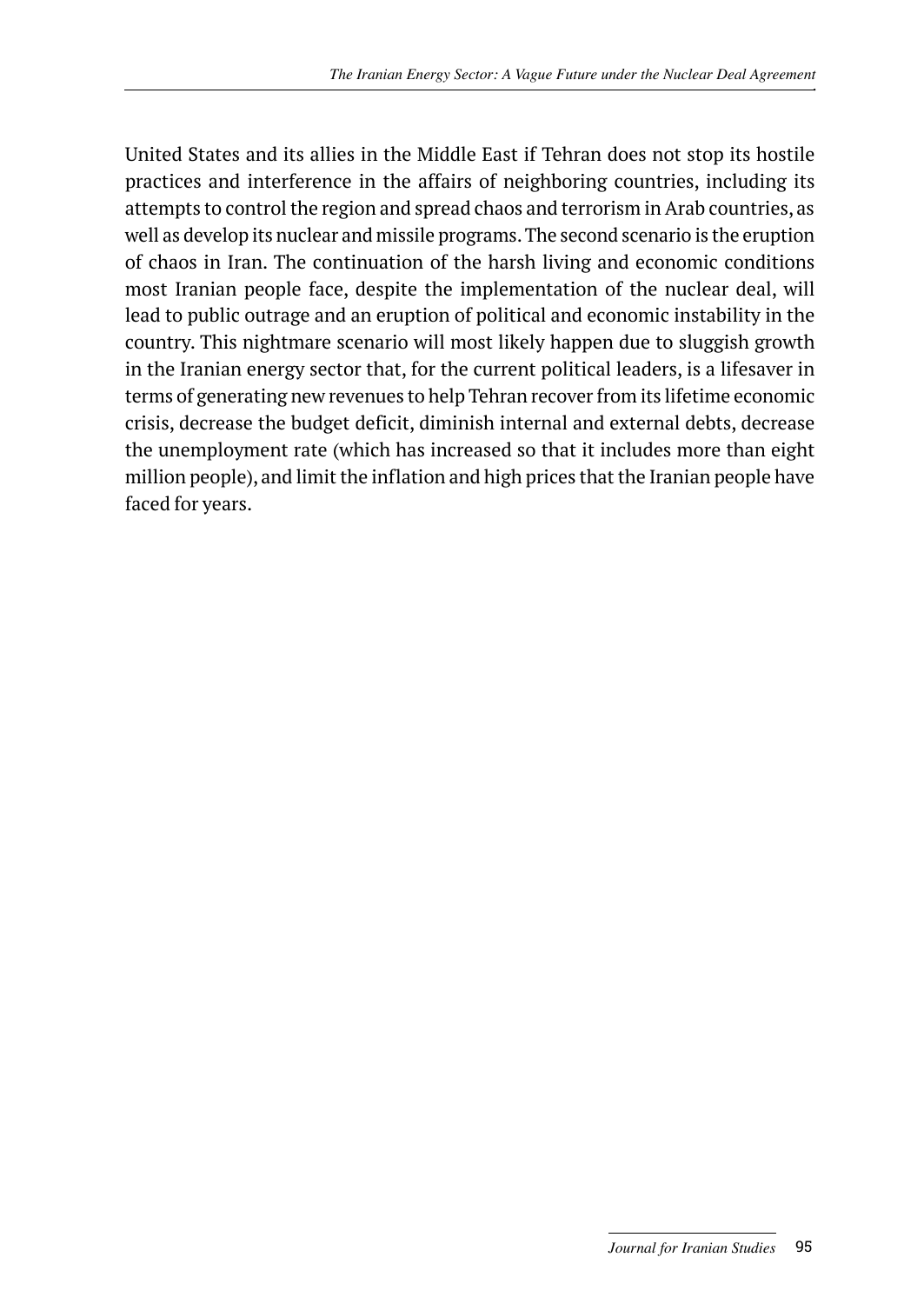### Endnotes

(1) In general, this agreement allows for the lifting of most sanctions on Iran in exchange for curbing Iranian nuclear ambitions through strict international monitoring of Tehran. For more information, see: Samore, Gary, "The Iran Nuclear Deal: A Definitive Guide." Belfer Center for Science and International Affairs, Harvard University, Cambridge, MA, August 3, 2015. https://goo.gl/zEwAa8

(2) Since 2006, the Security Council has adopted six decisions, asking Iran to cooperate with the International Atomic Energy Agency and to stop uranium enrichment that could be used for civilian purposes or nuclear weapons. The six decisions included the gradual imposition of sanctions that would force Tehran to listen to the Security Council queries. The United States and the European Union also imposed separate sanctions, including a ban on Iranian oil exportation and banking transactions since 2012. On the other hand, the consecutive US sanctions on Iran go back to the beginning of the US hostage crisis in 1979, and are supported by US accusations that Iran supports international terrorism, violates human rights, and rejects cooperation with the International Atomic Energy Agency. US sanctions banned almost all dealings with Tehran, except for activities the US deemed "for the interests of the Iranian people," including medical and agricultural equipment, humanitarian aid, and dealings related to the media, like movies. In November 2011, the US administration targeted Iranian oil revenues by threatening to halt Iran's dealings with the international financial institutes that run the financial transactions with Iran's central bank in the United States. In January 2012, the European Union also froze assets for Iran's Central Bank and imposed sanctions on all trade deals involving gold and other precious materials with this bank as well as the other Iranian governmental organizations. Six months later, the European Union banned the importation, purchase, and transportation of Iranian oil. Until then, the twenty-seven members of the EU had imported twenty percent of Iran's oil exports. In addition, the EU asked European companies to stop issuing insurances on Iranian oil shipments resulting from the contracts between these companies and Iran, knowing that the EU passed ninety percent of these insurances before sanctions. In 2012, the international transaction organization SWIFT, located in Brussels, excluded Iran from its system, which obstructed the flow of funds from and to Iran through legal channels. In October 2012, the EU stopped all financial transactions with Iranian financial organizations and banned the importation, purchase, and transportation of Iranian natural gas as well as the building of oil tankers in favor of Iran.

(3) "Spider Web: The Making and Unmaking of Iran Sanctions." International Crisis Group. Last modified February 25, 2013.https://goo.gl/Hmqxhb.

(4) "Iran Country Analysis Brie." U.S. Energy Information Administration. Last modified June 19, 2015. https://www.eia.gov/beta/international/country.cfm?iso=IRN.

(5) At the beginning of 2015, Iranian oil reserves amounted to about 158 billion proven barrels that equaled ten percent of the world's oil reserves and more than thirteen percent of OPEC reserves. In 2013, Iran's reserves of natural gas amounted to 1201 trillion cubic feet, occupying the second highest rank in the world after Russia. Eighty percent of Iranian natural gas reserves are located in undeveloped fields.

(6) In 2013, Iran's reserves of natural gas amounted to 1201 trillion cubic feet, occupying the second highest rank in the world after Russia. Eighty percent of Iranian natural gas reserves are located in undeveloped fields.

(7) Since the 1970s, Iran's oil production has varied significantly, with an average of 5.5 million barrels per day in 1976-1977 and a maximum production capacity of six million barrels per day. This placed Iran first in the world during this period. However, since the eruption of the Iranian revolution in 1979, the Iraqi-Iranian war, the suspension of foreign investments, the imposition of sanctions, and the decrease in the normal production of Iranian oil fields, Iran could not resume its high level of production. In 2011-2012, international sanctions obstructed the production process and impacted investment in all oil projects. As a result, Iran's production reached only 2.7 million barrels per day in 2013. In April 2017, Iran's oil minister, Began Zanganah, announced that the latest production rate in Iran was 3.8 million barrels per day.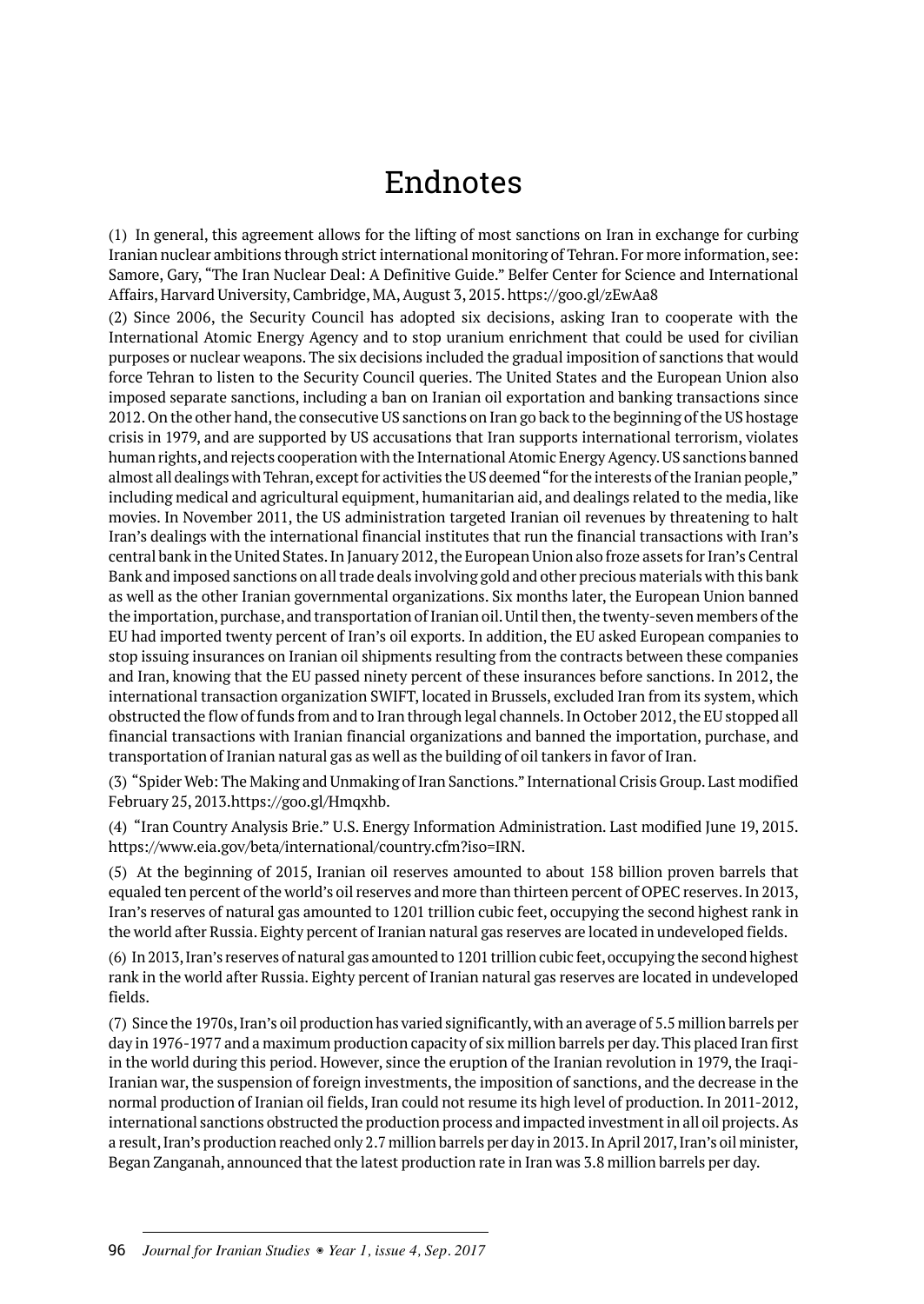(8) Iran produced about 5.7 trillion cubic feet of solid natural gas in 2013. The giant South Fars field has about twenty-seven percent of the total reserves of Iran's proven natural gas, making it the biggest natural gas field in Iran.

(9) At its narrowest point, the Hormuz Strait extends to twenty miles. About seventeen million barrels of oil per day crossed this strait in 2013 (thirty percent transported and exchanged oil by sea and twenty percent of the world's oil trade all over the world). In addition to oil, some quantities of liquefied natural gas (LNG) pass through this strait (especially from Qatar), representing thirty percent of the world's annual natural gas trade.

(10) Recently, Iran's Ministry of Oil announced that its exports of crude oil and gas at the end of February 2017 amounted to three million and fifty thousand barrels per day. Asian countries such as China, India, Japan, and South Korea, and European companies such as the English-Netherland "Shell", the French "Total", the Greek "Hellenic", and the Italian "Enni", are some of the most important buyers of Iran's crude oil.

(11) Iran's current minister of oil estimated that the required investment for the crude oil sector is 100 billion USDs or more. Other estimations stated that this sector needs new investments of about 130-145 billion USDs by 2020 to preserve the current production capacity.

(12) "Deciphering the Iranian Leader's Call for a 'Resistance Economy.'" The Guardian. Last modified April 19, 2016. https: //www.theguardian.com/world/iran-blog/2016/apr/19/iran-resistance-economytehranbureau.

(13) The EU still validates several sanctions on Iran, such as the ban on selling weapons, missile technologies, and ammunition for domestic repression. The EU is also still imposing sanctions on 84 Iranian individuals and organizations and bans them from visiting EU countries because of human rights violations.

(14) The US administration extended on Tehran secondary sanctions related to the non-proliferation of nuclear weapons (targeted foreigners not subject to the US laws) by issuing what is known as presidential waivers or by failing to implement punishments despite their validity. Nevertheless, the United States continues to impose sanctions on Tehran for human rights violations and its support of terrorism. As a result, US companies are still not allowed to do business with Iran's energy sector.

(15) The first contract is the first since sanctions relief on Tehran at the beginning of 2016. The Iranian official news agency said that the project of developing the eleventh stage of South Pars field requires an investment of about 4.8 billion USDs. The total cost of the project's first stage is estimated to be about two billion USDs. The French "total" will include a share of 50.1%. The Chinese CNPC will be responsible for 30%, while Petropass will be responsible for 19.9%. Iran's Ministry of Oil expects the project to achieve a value of 54 billion USDs of gas based on current prices. Gas will start flowing in the Iranian market in 2021. According to "Total", the project's production capacity amounts to two billion cubic feet, or 400 barrels, of oil per day, including capacitors. For more information, see: "Iran Signs a Big Deal with the French Total to Develop Fields in the Joint Field with Qatar Pars." CNN. https://arabic.cnn.com/business/2017/07/04/ iran-total-sign-2-billion-gas-deal.

(16) The Iranian Higher Council for Energy, which was established in July 2001 and is headed by the President of the Republic, oversees Iran's energy sector. This council comprises the ministers of petroleum, economy, agriculture, industry, mines, and others. The Iranian National Petroleum Company (NIOC), which the government owned under the Ministry of Petroleum, was responsible for all oil projects. The company also controls the refining industry and local distribution networks. After the extension, in recent years, of the international sanctions on Tehran, the IRGC Khatam Alanbia Company became the most active player in Iran's energy sector.

(17) Buy-back contracts allowed the international oil companies to enter bids to search for and develop oil fields with the Iranian government through one of the Iranian companies. According to these contracts, the entrepreneur receives his fares, which are determined based on the operations of oil and gas development, while the contractor provides the necessary funds. When accomplishing any certain task, the Iranian National Petroleum Company or the related sub-company takes back management. Then, the basic costs are deducted from oil and gas revenues. According to many experts, the average of the returned funds on